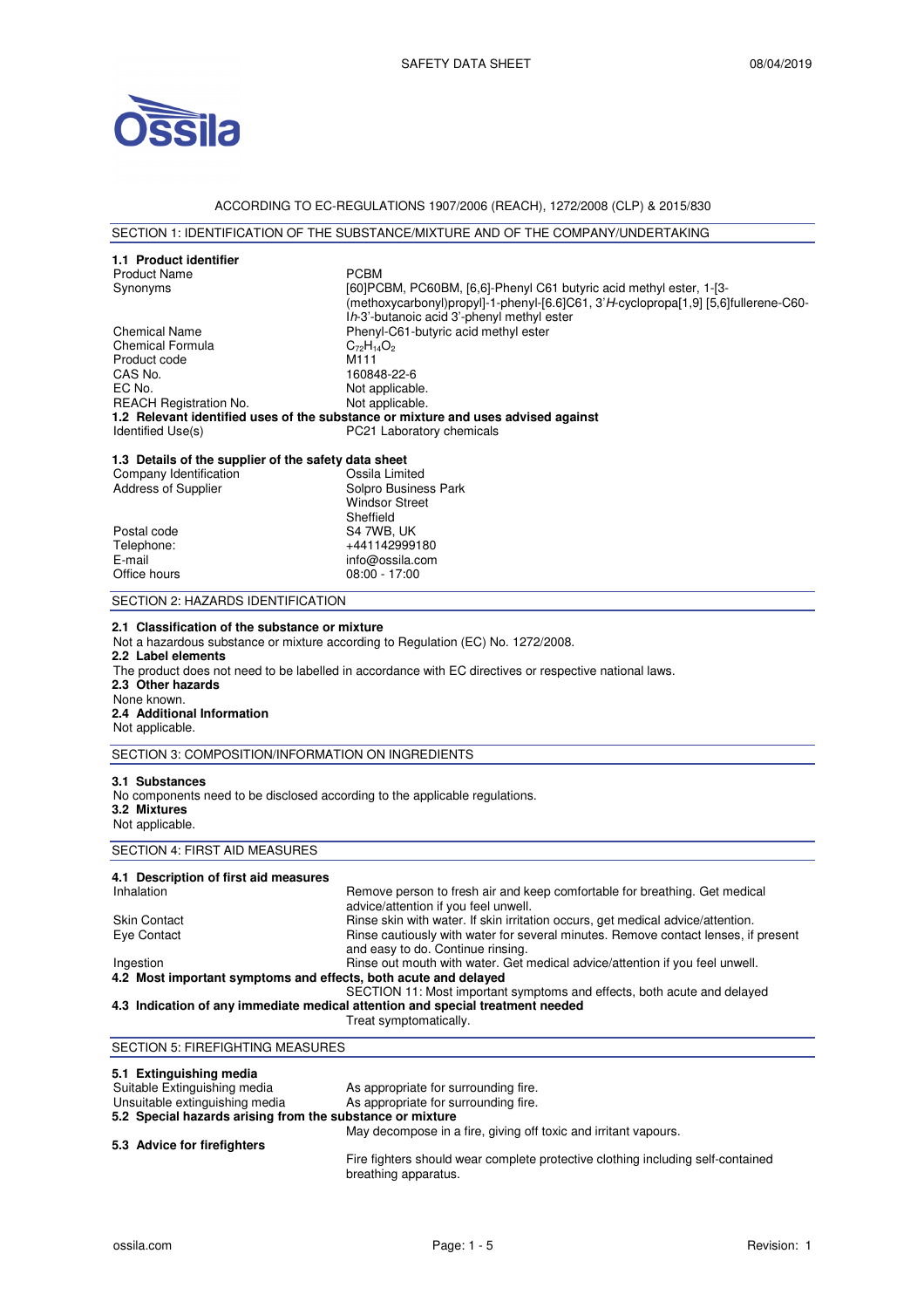

|                                                                                                                                                     | SECTION 6: ACCIDENTAL RELEASE MEASURES                   |                                                                                                                                                                                                                                                   |  |  |
|-----------------------------------------------------------------------------------------------------------------------------------------------------|----------------------------------------------------------|---------------------------------------------------------------------------------------------------------------------------------------------------------------------------------------------------------------------------------------------------|--|--|
| 6.1 Personal precautions, protective equipment and emergency procedures<br>Provide adequate ventilation. Wear protective clothing as per section 8. |                                                          |                                                                                                                                                                                                                                                   |  |  |
|                                                                                                                                                     | 6.2 Environmental precautions                            |                                                                                                                                                                                                                                                   |  |  |
|                                                                                                                                                     | 6.3 Methods and material for containment and cleaning up | Avoid release to the environment.<br>Sweep up spilled substance but avoid making dust. Use vacuum equipment for<br>collecting spilt materials, where practicable. Dispose of contents in accordance with<br>local, state or national legislation. |  |  |
|                                                                                                                                                     | 6.4 Reference to other sections                          |                                                                                                                                                                                                                                                   |  |  |
|                                                                                                                                                     |                                                          | See Also Section 8, 13.                                                                                                                                                                                                                           |  |  |
|                                                                                                                                                     | SECTION 7: HANDLING AND STORAGE                          |                                                                                                                                                                                                                                                   |  |  |
|                                                                                                                                                     | 7.1 Precautions for safe handling                        |                                                                                                                                                                                                                                                   |  |  |
|                                                                                                                                                     |                                                          | Avoid breathing dust/aerosols. Use only in a well-ventilated area. Wear protective                                                                                                                                                                |  |  |
|                                                                                                                                                     |                                                          | clothing as per section 8.<br>7.2 Conditions for safe storage, including any incompatibilities                                                                                                                                                    |  |  |
|                                                                                                                                                     |                                                          | Store in a well-ventilated place. Keep container tightly closed.                                                                                                                                                                                  |  |  |
| Storage temperature                                                                                                                                 |                                                          | Ambient.                                                                                                                                                                                                                                          |  |  |
| Storage life                                                                                                                                        |                                                          | Stable under normal conditions.                                                                                                                                                                                                                   |  |  |
| Incompatible materials<br>7.3 Specific end use(s)                                                                                                   |                                                          | None known.                                                                                                                                                                                                                                       |  |  |
|                                                                                                                                                     |                                                          | Not known. See Section: 1.2.                                                                                                                                                                                                                      |  |  |
|                                                                                                                                                     | SECTION 8: EXPOSURE CONTROLS/PERSONAL PROTECTION         |                                                                                                                                                                                                                                                   |  |  |
| 8.1 Control parameters                                                                                                                              |                                                          |                                                                                                                                                                                                                                                   |  |  |
|                                                                                                                                                     | 8.1.1 Occupational Exposure Limits                       |                                                                                                                                                                                                                                                   |  |  |
|                                                                                                                                                     |                                                          | No Occupational Exposure Limit assigned.                                                                                                                                                                                                          |  |  |
| 8.2 Exposure controls                                                                                                                               |                                                          |                                                                                                                                                                                                                                                   |  |  |
|                                                                                                                                                     | 8.2.1. Appropriate engineering controls                  | Ensure adequate ventilation. A washing facility/water for eye and skin cleaning<br>purposes should be present.                                                                                                                                    |  |  |
|                                                                                                                                                     | 8.2.2. Personal protection equipment<br>Eye Protection   | Wear eye protection with side protection (EN166).                                                                                                                                                                                                 |  |  |
|                                                                                                                                                     | Skin protection                                          | Wear protective clothing and gloves: Impervious gloves (EN 374).                                                                                                                                                                                  |  |  |
|                                                                                                                                                     |                                                          |                                                                                                                                                                                                                                                   |  |  |
|                                                                                                                                                     | Respiratory protection                                   | Normally no personal respiratory protection is necessary.                                                                                                                                                                                         |  |  |
|                                                                                                                                                     | Thermal hazards                                          | None known.                                                                                                                                                                                                                                       |  |  |
|                                                                                                                                                     |                                                          | Environmental Exposure Controls Avoid release to the environment.                                                                                                                                                                                 |  |  |

# SECTION 9: PHYSICAL AND CHEMICAL PROPERTIES

# **9.1 Information on basic physical and chemical properties**

| Appearance                              | Solid, crystalline powder. |
|-----------------------------------------|----------------------------|
|                                         | Colour: dark brown.        |
| Odour                                   | Not known.                 |
| Odour threshold                         | Not known.                 |
| рH                                      | Not known.                 |
| Melting point/freezing point            | Not known.                 |
| Initial boiling point and boiling range | Not known.                 |
| <b>Flash Point</b>                      | Not known.                 |
| Evaporation rate                        | Not known.                 |
|                                         |                            |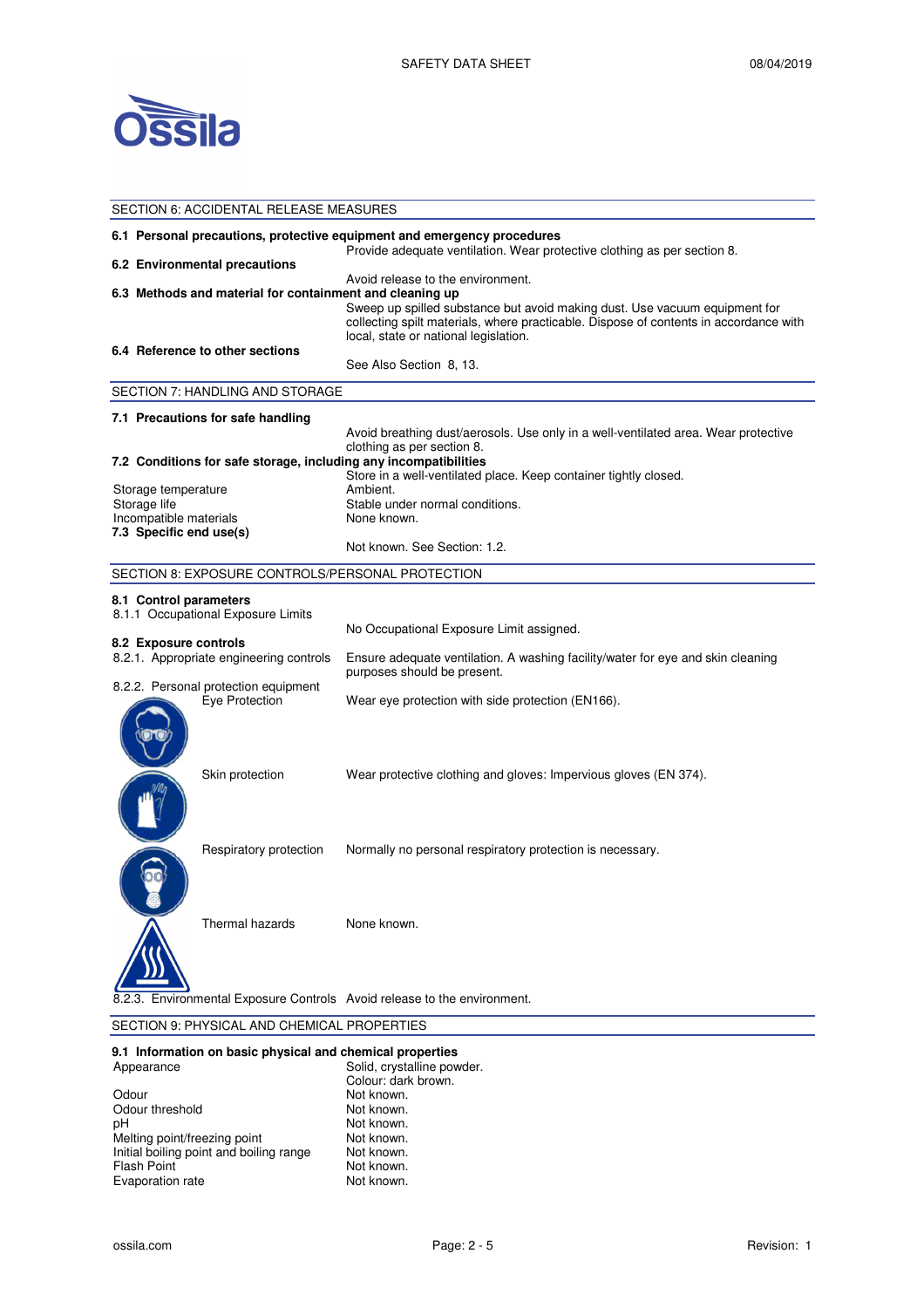

| Flammability (solid, gas)<br>Upper/lower flammability or explosive | Not known.<br>Not known.                     |
|--------------------------------------------------------------------|----------------------------------------------|
| limits                                                             |                                              |
| Vapour pressure                                                    | Not known.                                   |
| Vapour density                                                     | Not known.                                   |
| Density (g/ml)                                                     | Not known.                                   |
| Relative density<br>Solubility(ies)                                | Not known.<br>Solubility (Water): Not known. |
|                                                                    | Solubility (Other): Not known.               |
| Partition coefficient: n-octanol/water                             | Not known.                                   |
| Auto-ignition temperature                                          | Not known.                                   |
| Decomposition Temperature (°C)                                     | Not known.                                   |
| Viscosity                                                          | Not known.                                   |
| Explosive properties                                               | Not known.                                   |
| Oxidising properties                                               | Not known.                                   |
| 9.2 Other information                                              |                                              |
|                                                                    | None.                                        |
| SECTION 10: STABILITY AND REACTIVITY                               |                                              |
| 10.1 Reactivity                                                    |                                              |
|                                                                    | None anticipated.                            |
| 10.2 Chemical Stability                                            |                                              |
|                                                                    | Stable under normal conditions.              |
| 10.3 Possibility of hazardous reactions                            | Not known.                                   |
| 10.4 Conditions to avoid                                           |                                              |
|                                                                    | Not known.                                   |
| 10.5 Incompatible materials                                        |                                              |
|                                                                    | Not known.                                   |
| 10.6 Hazardous decomposition products                              |                                              |
|                                                                    | No hazardous decomposition products known.   |
| SECTION 11: TOXICOLOGICAL INFORMATION                              |                                              |
| 11.1 Information on toxicological effects                          |                                              |
| Acute toxicity - Ingestion                                         | Not classified.                              |
| Acute toxicity - Skin Contact                                      | Not classified.                              |
| Acute toxicity - Inhalation                                        | Not classified.                              |
| Skin corrosion/irritation                                          | Not classified.                              |
| Serious eye damage/irritation                                      | Not classified.                              |
| Skin sensitization data                                            | Not classified.                              |
| Respiratory sensitization data                                     | Not classified.                              |
| Germ cell mutagenicity                                             | Not classified.                              |
| Carcinogenicity                                                    | Not classified.                              |
| Reproductive toxicity                                              | Not classified.                              |
| Lactation                                                          | Not classified.                              |
| STOT - single exposure                                             | Not classified.                              |
| STOT - repeated exposure                                           | Not classified.                              |
| Aspiration hazard                                                  | Not classified.                              |
| 11.2 Other information                                             | Not known.                                   |
|                                                                    |                                              |
| SECTION 12: ECOLOGICAL INFORMATION                                 |                                              |
| 12.1 Toxicity                                                      |                                              |
| Toxicity - Aquatic invertebrates                                   | Not known.                                   |
| Toxicity - Fish                                                    | Not known.                                   |
| Toxicity - Algae                                                   | Not known.                                   |
| Toxicity - Sediment Compartment                                    | Not classified.                              |
| Toxicity - Terrestrial Compartment                                 | Not classified.                              |
| 12.2 Persistence and Degradation                                   |                                              |
|                                                                    | Not known.                                   |
| 12.3 Bioaccumulative potential                                     |                                              |
| 12.4 Mobility in soil                                              | Not known.                                   |
|                                                                    | Not known.                                   |
|                                                                    |                                              |

**12.5 Results of PBT and vPvB assessment**  Not known.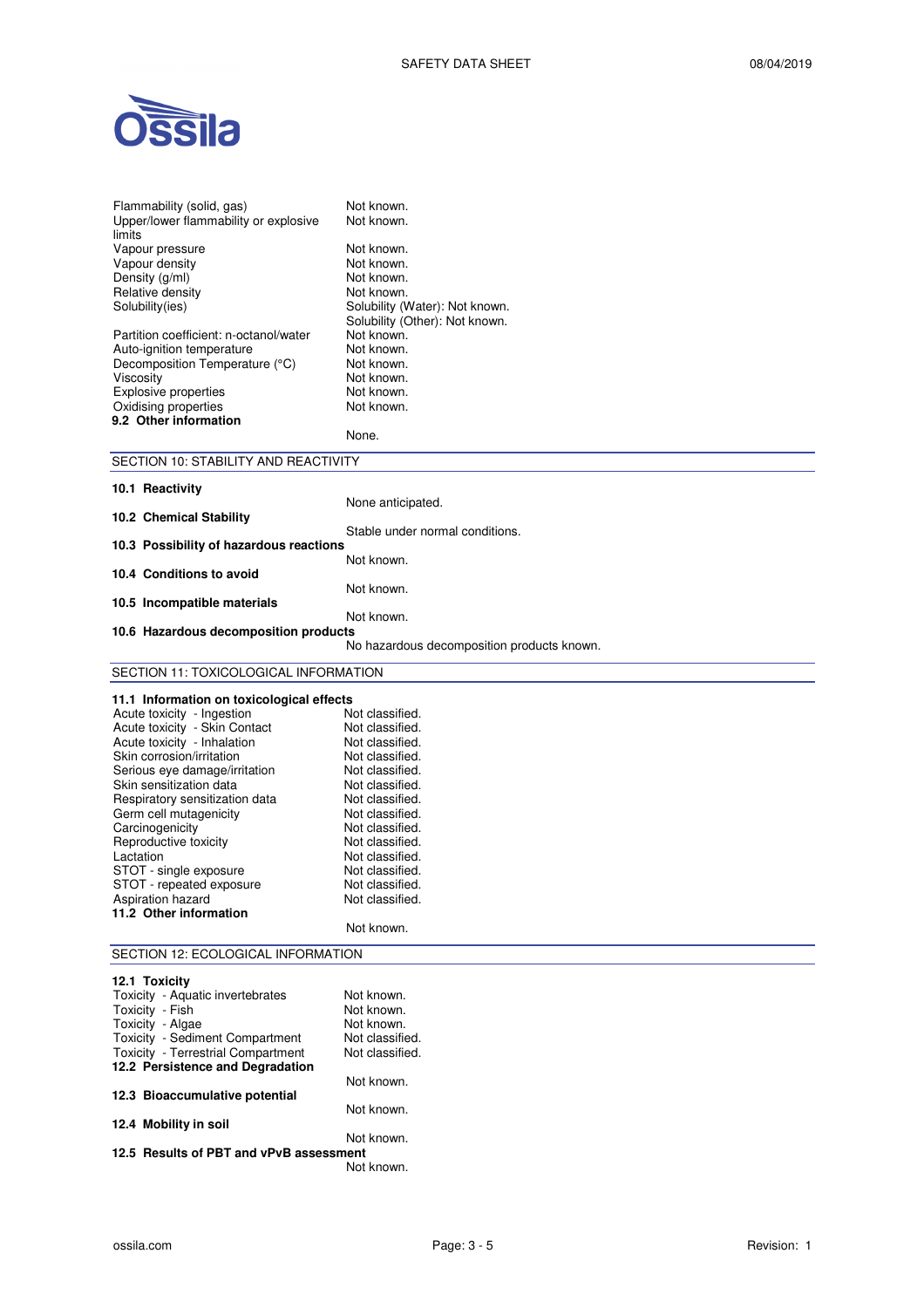

| 12.6 Other adverse effects                                                                                                                                                                                                                                                                                                                                        |                                                                                                                                                                                                                                                                            |  |  |  |  |
|-------------------------------------------------------------------------------------------------------------------------------------------------------------------------------------------------------------------------------------------------------------------------------------------------------------------------------------------------------------------|----------------------------------------------------------------------------------------------------------------------------------------------------------------------------------------------------------------------------------------------------------------------------|--|--|--|--|
|                                                                                                                                                                                                                                                                                                                                                                   | Not known.                                                                                                                                                                                                                                                                 |  |  |  |  |
|                                                                                                                                                                                                                                                                                                                                                                   | <b>SECTION 13: DISPOSAL CONSIDERATIONS</b>                                                                                                                                                                                                                                 |  |  |  |  |
| 13.1 Waste treatment methods                                                                                                                                                                                                                                                                                                                                      | Dispose of contents in accordance with local, state or national legislation. Recycle<br>only completely emptied packaging. Normal disposal is via incineration operated by<br>an accredited disposal contractor. Send to a licensed recycler, reclaimer or<br>incinerator. |  |  |  |  |
| 13.2 Additional Information                                                                                                                                                                                                                                                                                                                                       | Disposal should be in accordance with local, state or national legislation.                                                                                                                                                                                                |  |  |  |  |
| <b>SECTION 14: TRANSPORT INFORMATION</b>                                                                                                                                                                                                                                                                                                                          |                                                                                                                                                                                                                                                                            |  |  |  |  |
| IATA/IMO/RID/ADR                                                                                                                                                                                                                                                                                                                                                  | Not classified as hazardous for transport.                                                                                                                                                                                                                                 |  |  |  |  |
| <b>SECTION 15: REGULATORY INFORMATION</b>                                                                                                                                                                                                                                                                                                                         |                                                                                                                                                                                                                                                                            |  |  |  |  |
| European Regulations - Authorisations and/or Restrictions On Use<br>Candidate List of Substances of Very<br>High Concern for Authorisation<br>REACH: ANNEX XIV list of substances<br>subject to authorisation<br>REACH: Annex XVII Restrictions on the<br>manufacture, placing on the market and<br>use of certain dangerous substances,<br>mixtures and articles | 15.1 Safety, health and environmental regulations/legislation specific for the substance or mixture<br>Not listed<br>Not listed<br>Not listed                                                                                                                              |  |  |  |  |
| Community Rolling Action Plan (CoRAP) Not listed<br>Regulation (EC) N° 850/2004 of the<br>European Parliament and of the Council<br>on persistent organic pollutants<br>Regulation (EC) N° 1005/2009 on                                                                                                                                                           | Not listed<br>Not listed                                                                                                                                                                                                                                                   |  |  |  |  |
| substances that deplete the ozone layer<br>Regulation (EU) N° 649/2012 of the<br>European Parliament and of the Council<br>concerning the export and import of<br>hazardous chemicals<br><b>National regulations</b>                                                                                                                                              | Not listed                                                                                                                                                                                                                                                                 |  |  |  |  |
| Other<br>15.2 Chemical Safety Assessment<br>$\overline{z}$                                                                                                                                                                                                                                                                                                        | Not known.<br>A REACH chemical safety assessment has not been carried out.                                                                                                                                                                                                 |  |  |  |  |

# SECTION 16: OTHER INFORMATION

The following sections contain revisions or new statements:

# **LEGEND**